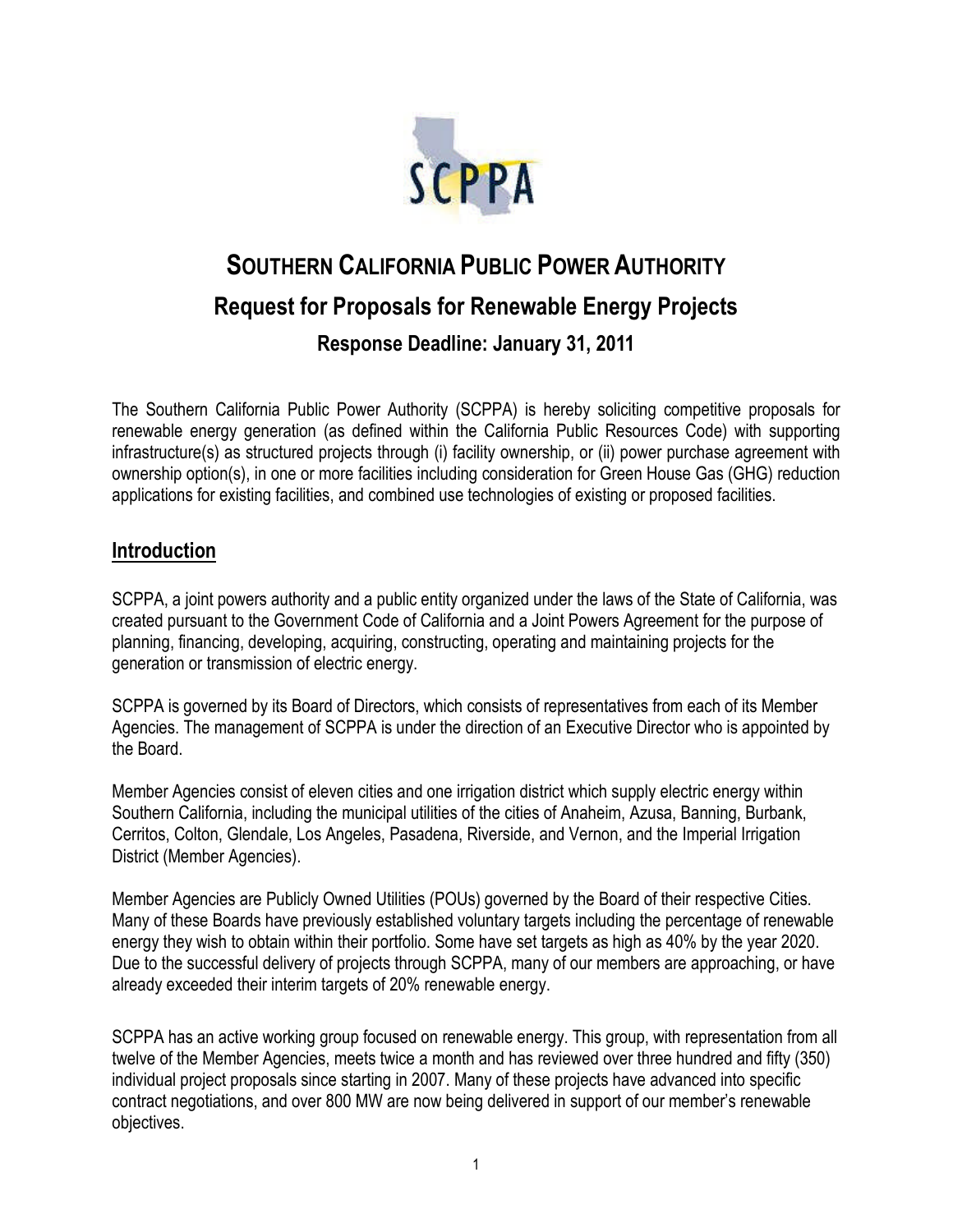# **Equity Participation**

SCPPA is well positioned to facilitate the joint ownership of renewable power projects for the benefit of its Member Agencies. SCPPA would like to hold an undivided equity interest in the facility, issue tax-exempt debt financing to pay for the energy delivery, and sell 100% of the output to the interested Member Agencies at cost. SCPPA's low cost of capital provides a benefit to its Member Agencies under the equity/ownership scenario; therefore this is the preferred scenario for this RFP. However, SCPPA will also consider Power Purchase Agreements (PPAs), which may include an option to purchase the project during the term of the agreement.

# **Thresholds for Consideration**

SCPPA continues to seek cost effective resources to meet our member's Renewable Portfolio Standard (RPS) objectives from 2014 through to the year 2020. However, it has become evident that some projects do not meet economic criteria and will require significant rate increases to pay for the continued development of renewable projects.

SCPPA has set the following maximum thresholds to assist in defining projects which may fit into our member portfolios:

- 1. Wind, or any projects with a Capacity Factor less than 50% should start at less than seventy dollars (\$70)
- 2. Baseload technologies including Geothermal, Biomass, Biogas, or any projects which deliver at a substantially consistent level for 24 hours per day should start at less than one hundred dollars (\$100)
- 3. Solar technologies, including those with storage capability, should start at less than one hundred and twenty dollars (\$120).

(All expressed as a cost per MWh value, at the closest defined Point of Delivery, starting at the time of Commercial Operational Date, expressed in 2011 dollars, with a maximum escalation of 1.5% per year thereafter.)

These thresholds imply the interests of our members to obtain extremely cost effective renewable technologies which meet their portfolio objectives. POUs are very sensitive to price as they must passthough the premium costs of renewable energy (in the form of rates) to their end use customers. Proposers should be aware that, while each project is evaluated on its own merits, SCPPA is presently negotiating contracts below these indicative price points.

Proposers are highly encouraged to consider these thresholds prior to submittal.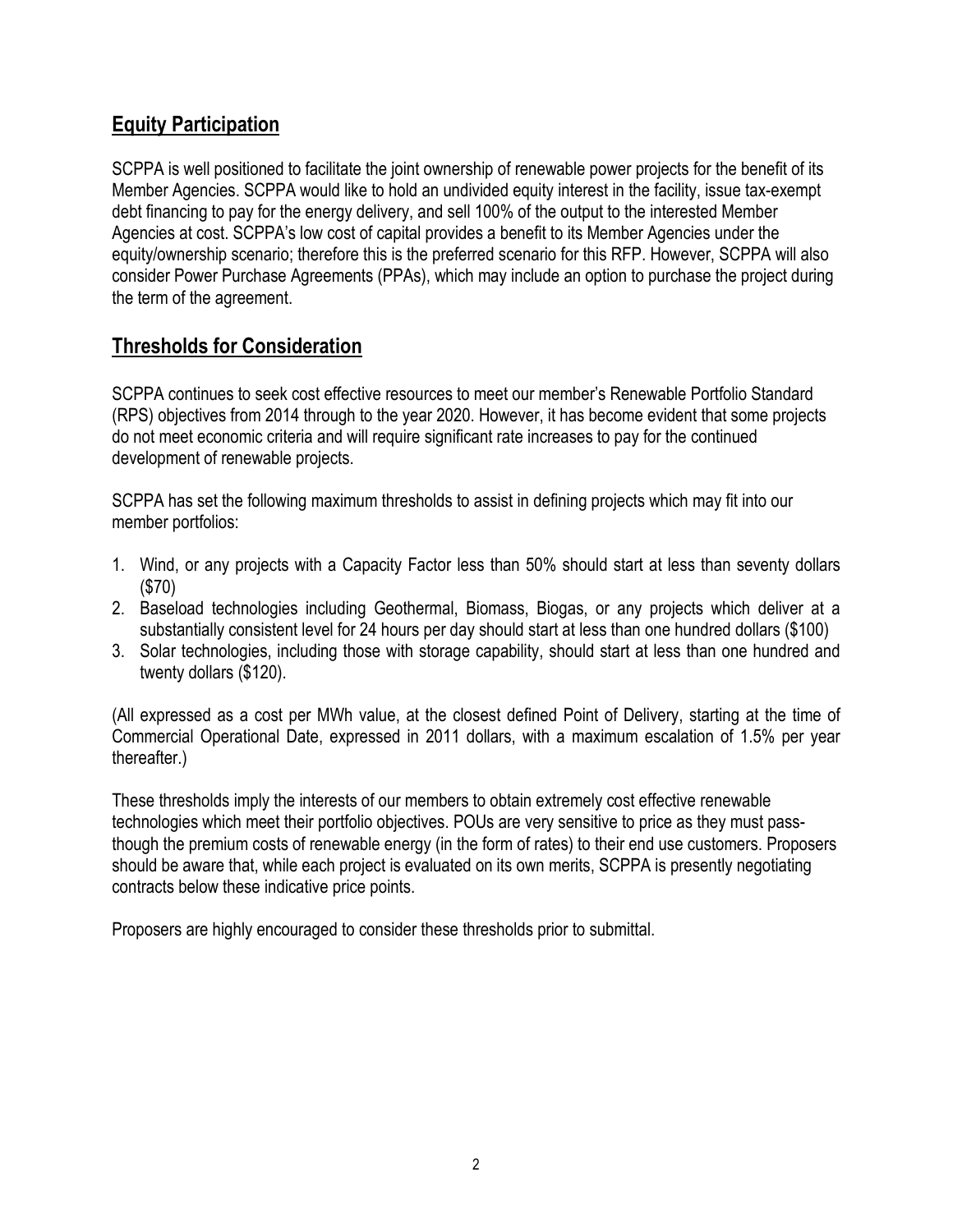#### **Proposal Submission Delivery Requirements**

Only one (1) hard copy of your response, including a Transmittal Letter of authentic offer with wet-ink authority signature, and any supporting documentation may be delivered at any time prior to the end of business day on January 31, 2011 to:

> Southern California Public Power Authority 225 S. Lake Avenue, Suite 1250 Pasadena, California 91101

One electronic copy of your proposal should also be delivered as above, by CD or USB flash-drive, or alternately e-mailed to [dwalden@scppa.org](mailto:dwalden@scppa.org).

Clarification questions may also be addressed to David Walden at [dwalden@scppa.org](mailto:dwalden@scppa.org), (626) 793-9364; fax 793-9461.

SCPPA will not entertain speculative or research proposals, but seeks tangible and timely opportunities to increase their generation portfolio with renewable technologies.

Proposers who have previously submitted projects for consideration do not need to re-submit an entire response for updates or revisions. These may be delivered with appropriate reference to the prior submittal and clearly identify the proposed changes for consideration.

New projects by a prior proposer may make reference to prior submittal for any required elements (such as experience) rather than re-submitting boiler-plate information.

No contact should be made with the Board of Directors, Committee Members, or SCPPA Member Agencies concerning this request for proposals.

All information received by SCPPA in response to this Request for Proposals is subject to the California Public Records Act and all submissions may be subject to review in the event of an audit.

#### **Proposal Submission Required Elements**

**1. Transmittal Letter:** A brief statement of the Contractor's understanding of the work to be done and commitment to perform the work as scheduled including a summary of exceptions taken to the RFP requirements, statement of work, specifications, and reference to any proposed contractual terms and conditions required by the Contractor. An officer authorized to bind must sign the proposal on behalf of the Proposer and must include the following declarations on the Transmittal Letter:

> "This proposal is genuine, and not sham or collusive, nor made in the interest or in behalf of any person not herein named; the proposer has not directly or indirectly induced or solicited any other proposer to put in a sham bid, or any other person, firm or corporation to refrain from submitting a proposal; and the proposer has not in any manner sought by collusion to secure for themselves an advantage over any other proposer."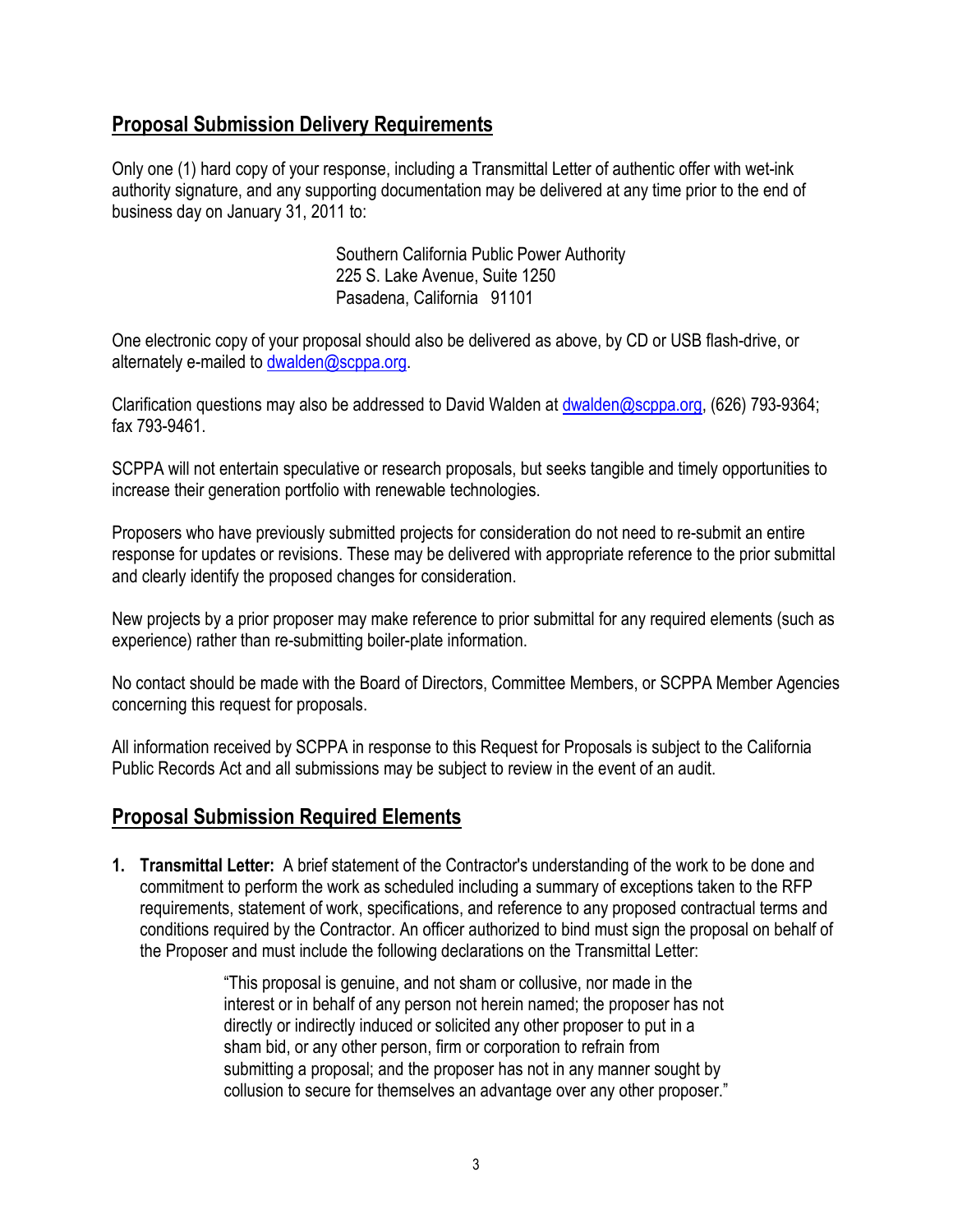- **2. Applicant Information:** Provide legal name of the company making the proposal, physical address, email address, telephone, name and title of individuals authorized to represent the proposer.
- **3. Category**: Respondent will clearly identify their submission into the following categories:
	- a. Wind, including all air-flow technologies involving a turbine of any type
	- b. Geothermal, including all temperature gradient technologies
	- c. Biomass, including dedicated waste feedstock or energy crops
	- d. Biogas, including landfill, digester gases and gas conversion or gasification technologies where the conversion to electricity occurs on the same premise as the source of fuel. Alternately, refer to SCPPA's RFP on BioGas for delivery of pipeline quality fuel through existing infrastructures to be used at SCPPA's conventional generation plants.
	- e. Hydro, including all mass-in-motion technologies involving fluids
	- f. Solar, including all photo-voltaic and photo-optic technologies where light is directly converted to electricity
	- g. Solar Thermal, including all concentration technologies where a heat transfer medium is used to generate electricity
	- h. Municipal Solid Waste (MSW) which can demonstrate the absence of incineration as may be required by the California Energy Commission
	- i. Load-Shifting (as defined by the California Energy Commission), including energy storage and permanent load-shifting technologies
	- j. Greenhouse Gas (GHG) mitigation measures, including reduction or capture and sequestration technologies
	- k. Alternative Use, including supplemental processes to existing operations
- **4. Project Details:** Respondent will clearly identify the proposed energy delivery including sub-sets or project phasing with the following information:
	- **a. Project Description**: Project name and location, and phases if applicable.
	- **b. Contract Quantity**: in MW and GWh, and by project phase if applicable. Include nameplate rating and proposed amount to be delivered.
	- **c. Cost of Energy**: expressed in present dollar (2011) value as \$/MWh, and itemized by cost components if applicable. All Respondents shall establish this Cost of Energy to start on the Commercial Operation Date (COD) with a maximum FIXED escalation of one and one half percent (1.5%) per year.
	- **d. Energy Availability:** Maximum and minimum monthly capacity factors, load shapes, seasonal shapes, and reliability indices. Dispatchability/Scheduling: Describe the dispatch-ability of the proposed power (by unit or phase if applicable) and scheduling requirements/limitations. Also outline any rights for SCPPA to perform full or partial dispatch.
	- **e. Point of Delivery (POD):** The cost of transmission to a delivery point shall be included in the Cost of Energy to one of the following locations:
		- i) Marketplace, NV
- v) Victorville, CA

ii) Westwing, AZ

- 
- vi) Barren Ridge, CA
- iii) Sylmar, CA
- vii) Intermountain Power Project Station, UT
- iv) Big Eddy (NOB), OR viii) ISO SP15, CA
- This listing represents locations where Member Agencies may have existing capacity rights. Other delivery points may be identified by the Respondent when associated costs are also identified to achieve delivery to the end use consumers of the Members. Note: Project evaluations will include the ultimate cost of delivery to the customers of SCPPA Members within Southern California.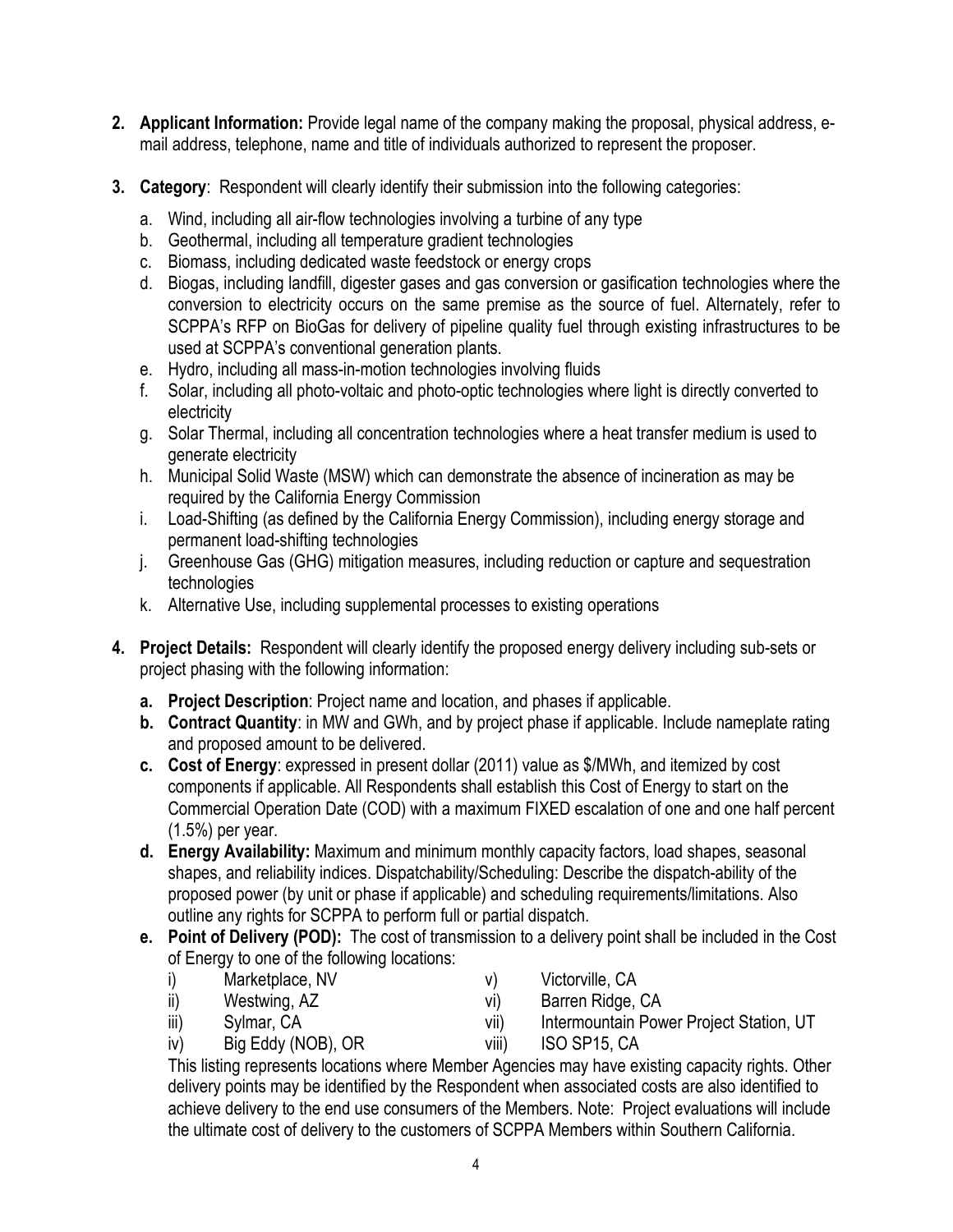- **f. Environmental Attributes:** SCPPA shall receive any and all environmental attributes associated with the generating facility and the energy output, including but not limited to renewable energy credits and air emission credits or offsets (i.e., greenhouse gas credits, at the location of source and for the gross output of the plant or otherwise credited).
	- i) For any combustion technologies detail the forecast emissions, emissions controls, or compliance to applicable area regulations.
- **g. Capacity Rights:** SCPPA shall receive any and all capacity rights associated with the energy.
	- i) Identify any energy and/or associated capacity to be provided to parties other than SCPPA.
	- ii) Identify any project dependent facilities that require shared use or third party access rights such as intermediate distribution infrastructure, control rooms, or other intermingled facilities.
	- iii) Describe any controls or provisions to assure the continuation of the described capacity: i.e., for wind projects any adjacent or future projects encroaching on turbine spacing or airflow; for hydro projects any limitations or regulations on water flow, diversion or lake level maintenance requirements; and other such controllable measures for the proposed project.
- **h. Ownership:** Description of the proposed ownership and operation structure (i.e., 100% SCPPAowned turnkey, corporation, general partnership, limited partnership, etc.)
	- i) In the case of a SCPPA ownership offer, a purchase price at Commercial Operation Date (COD) shall be specified (and expressed as \$/kW) along with an estimate of all recurring owner costs, including but not limited to operation and maintenance costs, taxes, lease payments, royalties, insurance, etc.
	- ii) For Purchase Power Agreements with purchase options, a delivered energy price, in \$/MWh, shall be specified for the energy, environmental attributes and capacity (as Cost of Energy within Section 2.c.); and an early buyout price or detailed formula to calculate the buyout price shall be specified – typically coincident with tax credits or another project horizon where a purchase option would naturally occur.
	- iii) Terms up to the life of the facility will be considered.
- **i. Project Plan to Commercial Operation Date:** A proposed commercial operation date with a satisfactory major milestone schedule that includes at least the following:
	- i) Proposed schedule for obtaining and developing site access and control through executed leases, fee purchases, approvals, or other means.
	- ii) Detail any prior or existing settlements made for environmental mitigation and clearly identify any post-construction or pass-forward mitigation obligations which would be forwarded in the event a contract was executed (i.e.: reserve or offset land for environmental habitat or reconstruction.)
	- iii) Proposed schedule for obtaining construction and operational permits and licenses, and construction financing.
	- iv) Proposed construction schedule including major equipment purchasing, anticipated Factory Acceptance Testing of major components, Site Tests, commencement of test-energy and Commercial Operation Date (COD).
	- v) For projects or operations requiring water or make-up water, describe the supply requirements and provisions for supply.
	- vi) Proposed schedule or application status to acquire necessary transmission and/or interconnection service.
	- vii) Describe whether and to what extent any environmental studies have been carried out with respect to the proposed project and how compliance with the California Environmental Quality Act (CEQA) might be effectuated, including, if the Project is located outside California, how Title 14 Section 15277 of the California Administrative Code is addressed by the project.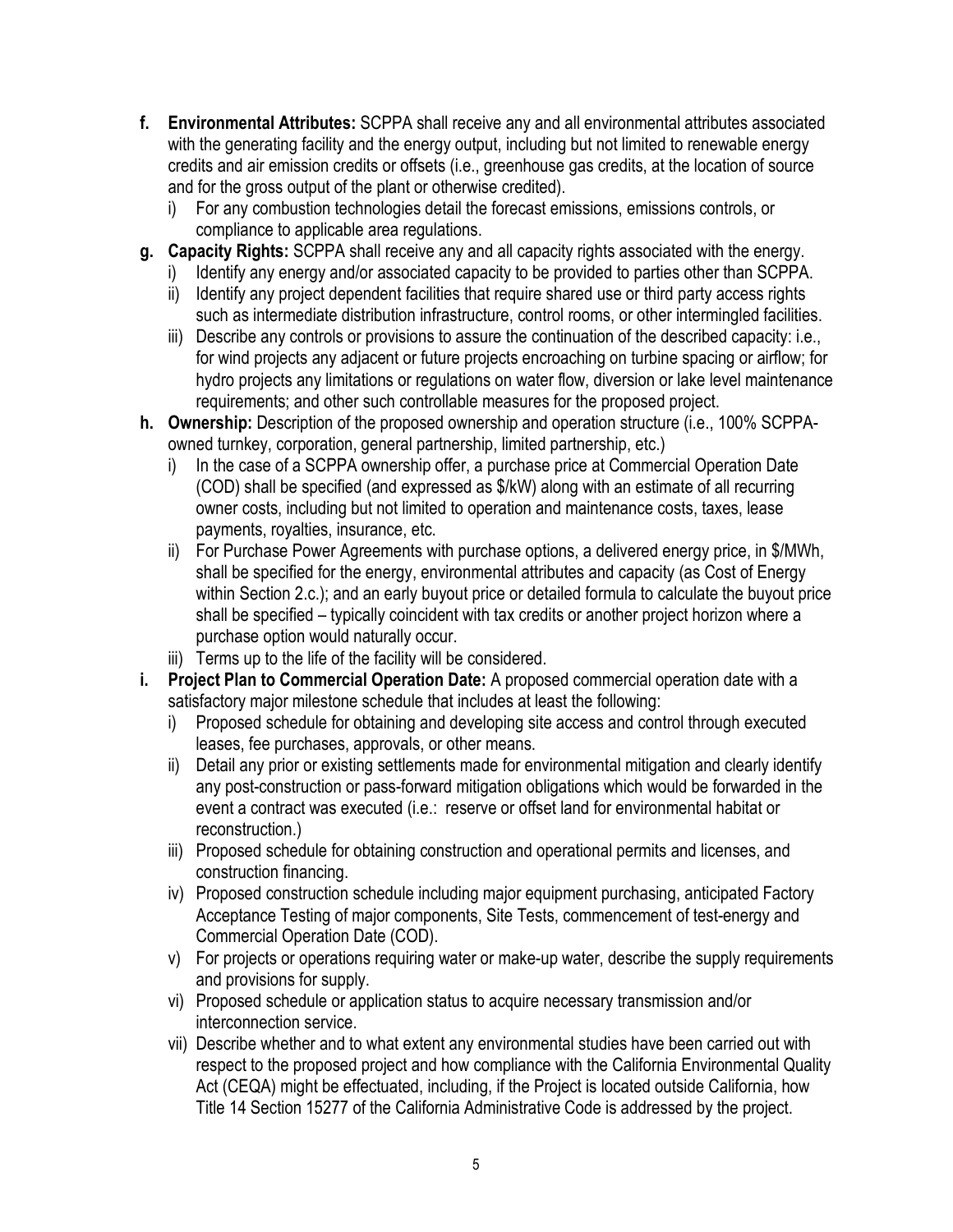- **5. Experience:** Respondent will clearly identify project participants and management team including identification of those responsible for design, construction, permitting, operations and maintenance.
	- i) Describe your firm's organizational structure, management qualifications, and other contract related qualifications, including number of years firm has been in business.
	- ii) Specify key employees and describe their experience with the development, construction, finance closing, commercial operation, and maintenance of similar projects as proposed by respondent in response to this RFP.
	- iii) Provide current financial statements of all entities involved as Project participants or as part of management team. This shall include items such as audited financial statements (not over twelve months old,) annual reports, FERC Form 1, and any other applicable financial information. If none of the above are available; respondent shall be expected to provide verifiable financial statements for the past three (3) years if available, and respondent's Dunn & Bradstreet identification number, where available.
	- iv) Provide a commitment statement for the retention and use of key employees as proposed, their availability to initiate and sustain the proposal, as well as planned supplement if not available to assure project delivery.
	- v) Respondent shall indicate any and all pending litigation that could affect the viability of respondent's proposal or respondent's financial stability.
	- vi) Identify existing projects in commercial operation which respondent developed and/or operates. Provide a list of references for similar projects completed, including a contact person, phone number and address.
	- vii) State whether Consultant will use subcontractors to perform services pursuant to the contract. Should the use of subcontractors be offered, the Consultant shall provide the same assurances of competence for the subcontractor, plus the demonstrated ability to manage and supervise the subcontracted work. Subcontractors shall not be allowed to further subcontract with others for work on this program. The provisions of this contract shall apply to all subcontractors in the same manner as to the Respondent.
	- viii) Description of the project/generation technology and a description of technical resource data, including any studies or reports regarding the resource.

# **Proposal Terms and Conditions**

- 1. SCPPA desires to enter exclusive negotiations with the proposer once selected as may be defined through a signed Letter Of Intent (LOI) and defined term.
- 2. SCPPA shall determine at its sole discretion the value of any and/or all proposals including price and non-price attributes.
- 3. Proposals may be sub-divided or combined with other proposals, at SCPPA's sole discretion.
- 4. SCPPA shall perform an initial screening evaluation to identify and eliminate any proposals that are not responsive to the RFP, do not meet the minimum requirements set forth in the RFP, are clearly not economically competitive with other proposals, or are submitted by respondents that lack appropriate creditworthiness, sufficient financial resources, or qualifications to provide dependable and reliable services.
- 5. SCPPA may entertain or eliminate proposals immediately upon receipt or at any future time if not clearly defined in the proposal as the end of the period of offer.
- 6. SCPPA reserves the right, without qualification and in its sole discretion, to accept or reject any or all proposals for any reason without explanation to the respondent, or to make the award to that respondent, who, in the opinion of SCPPA, will provide the most value to SCPPA and its Member Agencies.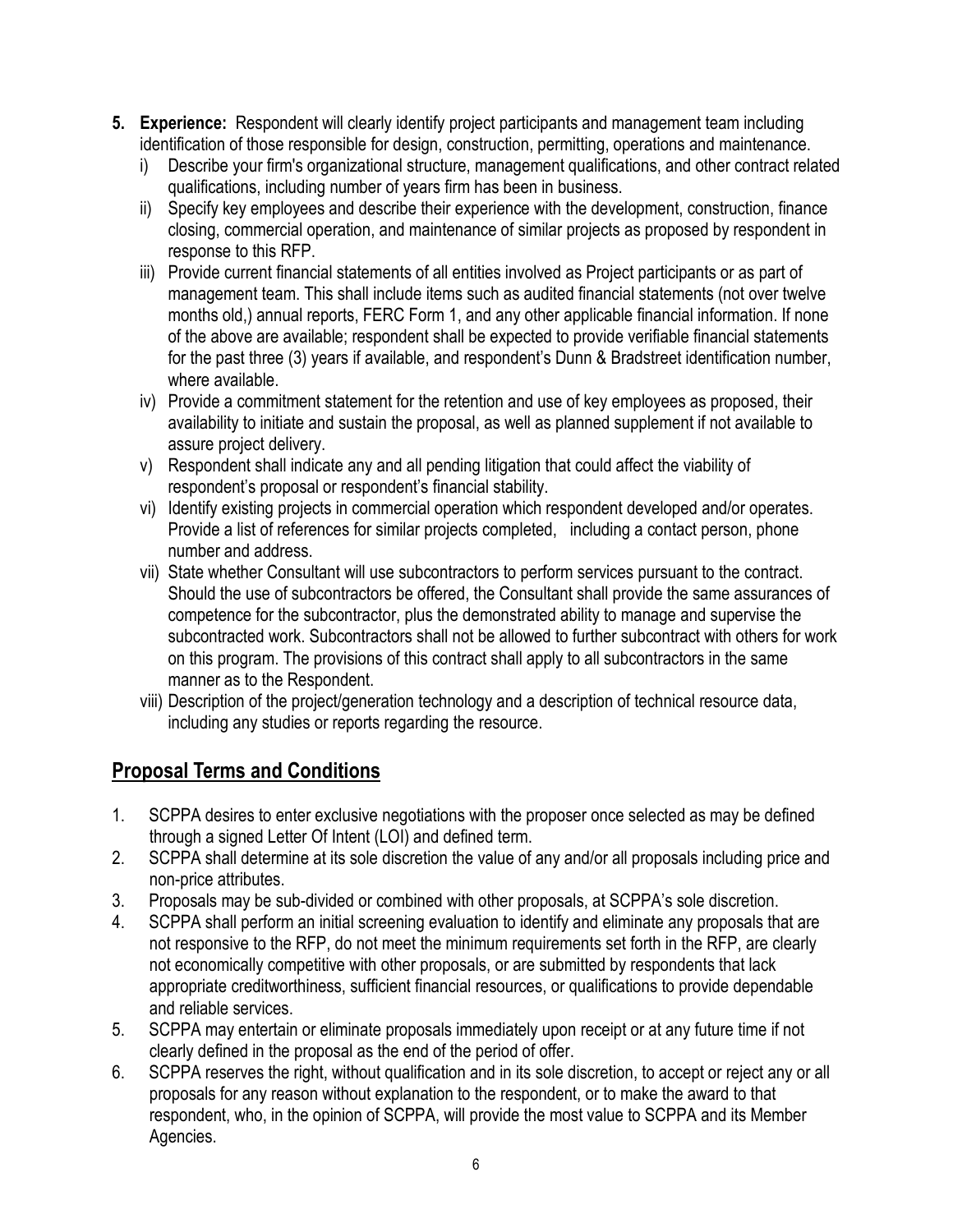- 7. SCPPA may decline to enter into a power purchase arrangement or any other agreement or contract with any respondent, terminate negotiations with any respondent, or to abandon the RFP process in its entirety.
- 8. SCPPA reserves the right to make an award to the other than the lowest price offer or the proposal evidencing the greatest technical ability or other measure if SCPPA determines that to do so would result in the greatest value to SCPPA and its Member Agencies.
- 9. Those respondents who submit proposals agree to do so without legal recourse against SCPPA, its members, and their directors, officers, employees and agents for rejection of their proposal(s) or for failure to execute or act on their proposal for any reason.
- 10. SCPPA shall not be liable to any respondent or party in law or equity for any reason whatsoever for any acts or omissions arising out of or in connection with this RFP.
- 11. Respondent shall be liable for all its costs and SCPPA shall not be responsible for any respondent's costs incurred to prepare, submit, or negotiate its proposal, a contract or for any other activity related thereto.
- 12. SCPPA may require certain performance assurances from bidders prior to entering into detailed negotiations for a proposed project. Such assurances may include requiring the bidder to post a performance bond.
- 13. Either SCPPA collectively or Member Agencies individually may respond to, or enter into negotiations for a proposal. SCPPA is not responsible or liable for individual Member Agency interactions with the respondent which are not entirely contained within SCPPA's option or election to engage the respondent as defined within the Terms and Conditions herein.

# **Additional Requirements for Proposal**

- **1. Consideration of Responses:** Submitted proposals should be prepared simply and economically, without the inclusion of unnecessary promotional materials. Proposals should be submitted on recycled paper that has a minimum of thirty percent (30%) post-consumer recycled content and duplex copied (double-sided pages) where applicable.
- **2. Insurance:** If selected, the proposer will be required to maintain sufficient insurance for the type of work being performed. SCPPA or its Member Agencies may require specific insurance coverage to be established and maintained during the course of work and as a condition of award or continuation of contract.
- **3. Non-Discrimination/Equal Employment Practices/Affirmative Action Plan (AAP):** If selected, the proposer and each of its known subcontractors may be required to complete and file an acceptable Affirmative Action Plan. The Affirmative Action Plan may be set forth in the form required as a business practice by the Department of Water and Power of the City of Los Angeles which is SCPPA's largest member.
- **4. Living Wage Ordinance:** If selected, the proposer may be required to comply with the applicable provisions of the City of Los Angles Living Wage Ordinance and the City of Los Angeles Service Contract Workers Retention Ordinance. The Living Wage Ordinance provisions are found in Section 10.36 of the Los Angeles City Administrative Code, and the Service Contract Workers Retention Ordinance are found in Section 10.37 of the Los Angeles Administrative Code (SCWRO/LW0).